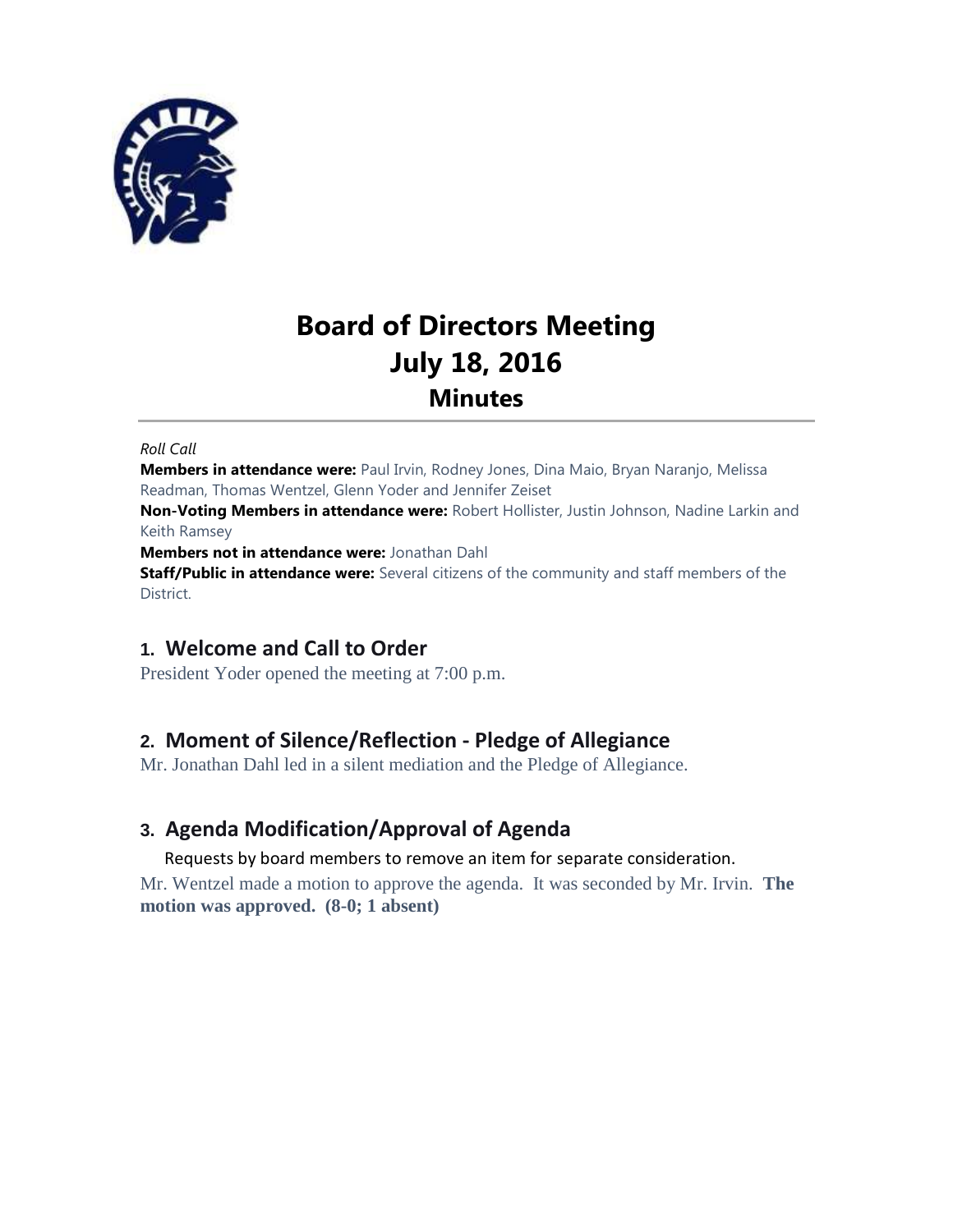# **4. Citizens' Comments**

At this time we will invite public comment on any topic that is within the Board's jurisdiction. Please also note that the public is invited to attend our Committee Meetings where much of the discussion and deliberation of agenda topics is conducted. (Committee Meetings are held in the Community Hall at the Garden Spot Complex at 7 p.m. on the second Monday of the month.)

#### Wolfgang Andrews, New Holland

Mr. Andrews thanked the Board for giving their time to serve and said a prayer.

# **5. Special Presentation - Ms. Sarah Fritz, Community Outreach Coordinator, District Attorney Office of Lancaster County**

Presentation by Ms. Sarah Fritz from the Office of the District Attorney of Lancaster County. Sarah will be discussing outreach opportunities related to her new role in the District Attorney's Office.

Ms. Fritz was unable to attend.

### **6. Consent Agenda**

Items listed under the *Consent Agenda* section of our Board Meeting Agenda are considered to be routine and are acted on by the Board in one motion. There is no Board discussion of these items individually prior to the Board vote unless a member of the Board requests that a specific item be removed from the Consent Agenda. Requests to remove an item from the Consent Agenda will be accepted at agenda section 3. Agenda Modification/Approval of Agenda. (Requests to remove an item for separate consideration*).* Items Removed from the Consent Agenda will be moved to agenda section "Action Items."

Dr. Larkin informed the Board that the District would like to take a moment to introduce new staff. She introduced Josiah Donaldson who would be joining Garden Spot High School, as an English Long-Term Substitute substituting for Kaitlin Porter.

Mr. Jeffrey Starr, Principal of Garden Spot Middle School introduced several new staff, including Jennifer Myer, administrative assistant in the middle school office as well as Kylie Hecker and Robert Fennimore who were joining the District as Language Arts teachers for grades 7 and 8.

Mrs. Andersen, Principal of Brecknock Elementary School introduced Stacy Jackson as the new incoming Physical Education teacher for Brecknock Elementary

Mrs. Kara Martin, Director of Special Education and Gifted Services, introduced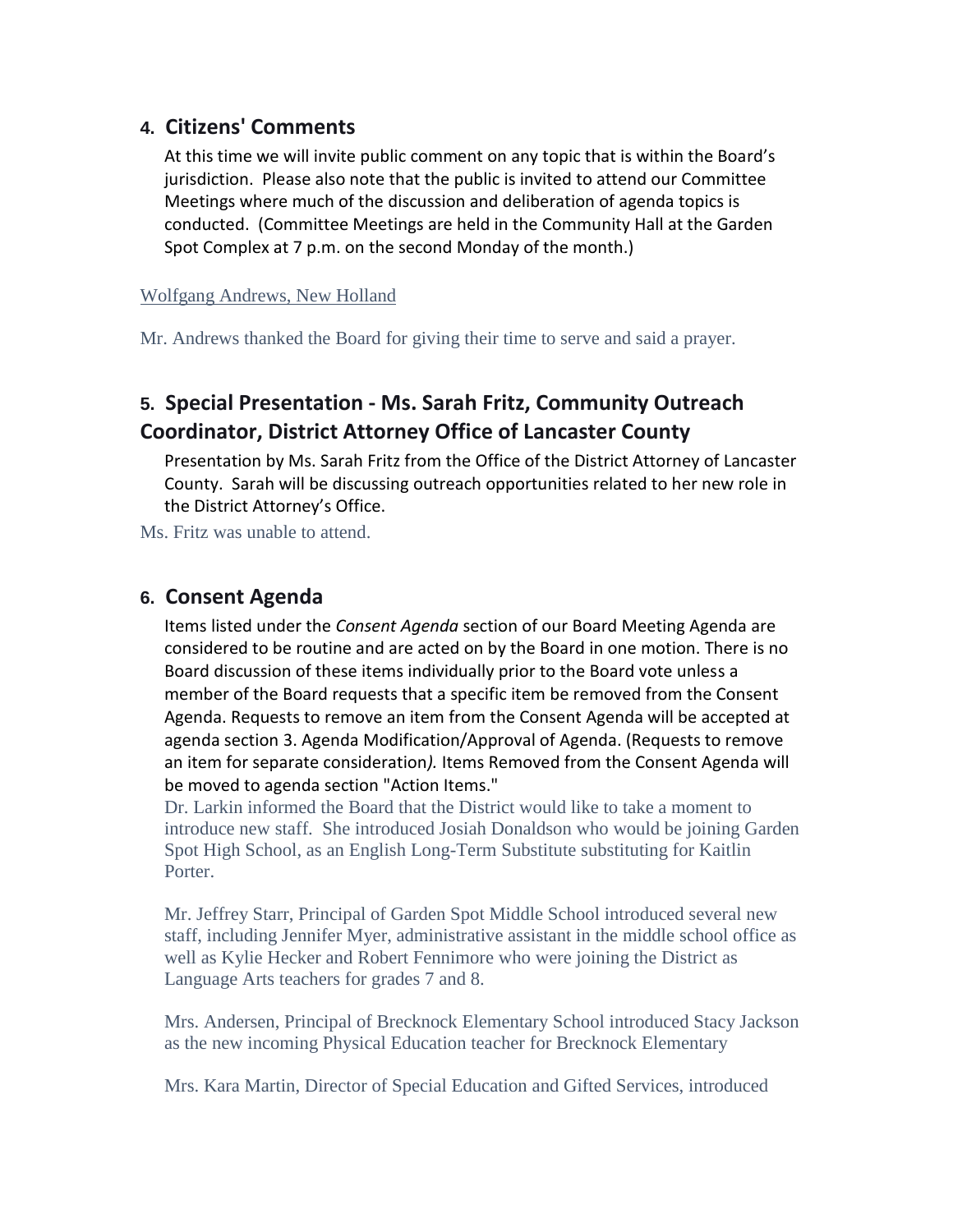Abbey Leibig as the new Speech Language Therapist.

Dr. Hollister thanked all the incoming staff for coming that evening and joining Eastern Lancaster County School District.

Mr. Wentzel made a motion to approve the consent agenda. It was seconded by Mr. Irvin. **The motion was approved. (8-0; 1 absent)**

#### **a. Approval of Minutes**

- **b. Treasurer's Report**
- **c. Approve Personnel Report**
- **d. Bills Paid**
- **e. Cafeteria Fund Treasurer's Report**
- **f. Investments**
- **g. Student Activity Account**
- **h. Approve Budgetary Transfers**
- **i. Approval of New Text for 8th Grade English**

### **7. Action Items**

Items Removed from Consent Agenda for Separate Consideration

#### **a. Approve the Assistant to the Superintendent signing a Professional Development Agreement with 95% Group, Inc.**

As part of the Lancaster-Lebanon Intermediate Unit 13 Literacy Audit, a recommendation was made to increase the accurate teaching of foundational skills in our primary classrooms. In addition, a recommendation was made to increase the use of formative assessments for the purpose of assessing learning and adjusting instruction. After consideration of various programs and trainings, the District chose to work with 95% Group, Inc. to provide materials and teacher instruction in the early literacy foundational skills necessary to make sure our students are ready to move from learning to read to reading to learn. The week after school ended this year, we provided day long workshops for each grade K-2 with a 95% Group Trainer. This whole group training is followed up by instructional coaching by the 95% Group trainer. 95% Group will provide 15 days of on-site instructional coaching of teachers and administrators during the 2016- 2017 school year at a cost of \$45,000.00.

Dr. Larkin requested the Board to approve the signing of the Professional Development contract with 95% group. Dr. Larkin informed the Board that this program was being implemented due to the literacy audit that was completed by the IU13 which concluded that the District needed to focus on reading foundation skills. She indicated that 30 faculty members attended a 95% Group workshop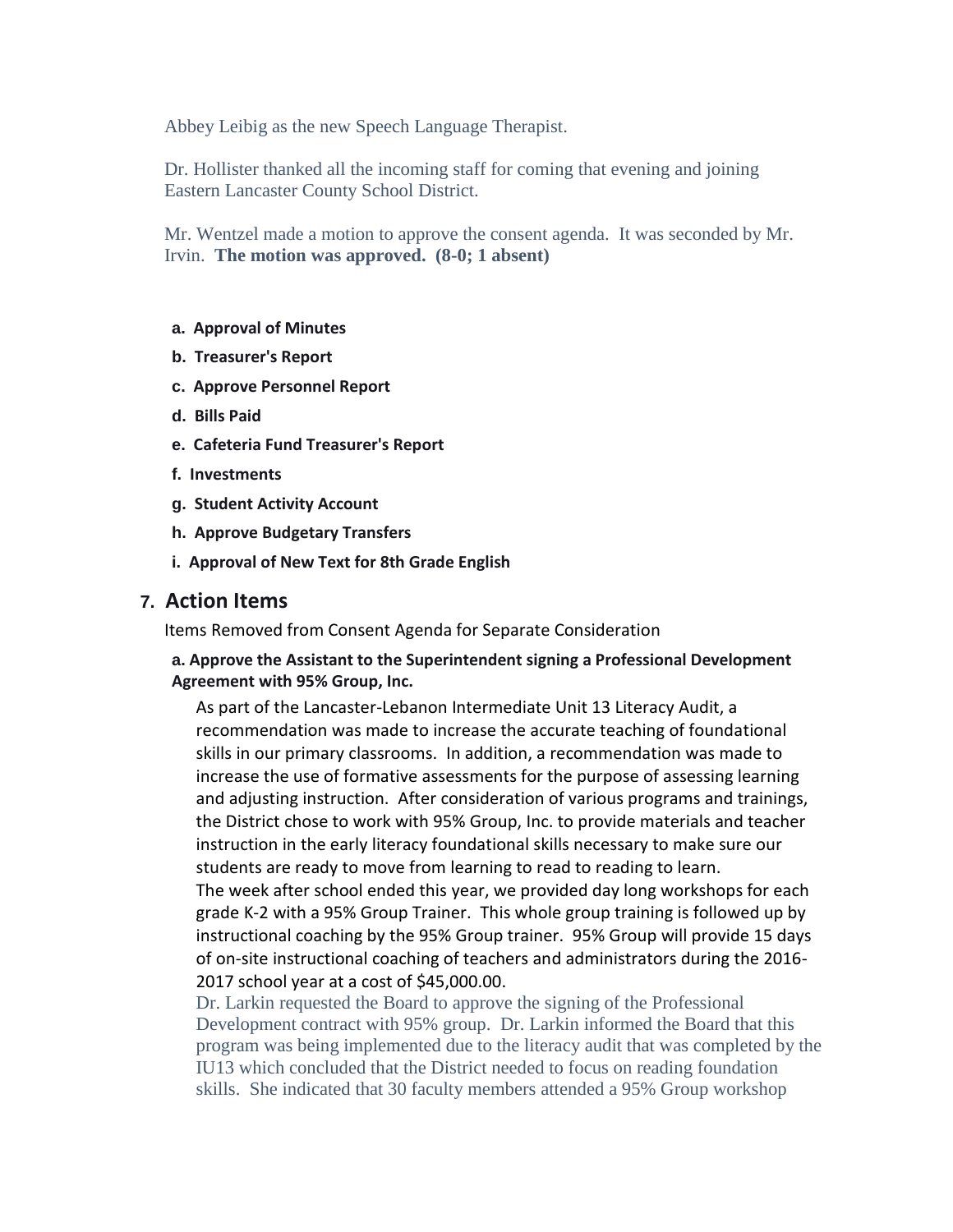along with the building principals in June.

Mr. Jones made a motion to approve the Assistant to the Superintendent to sign the Professional Development Agreement with 95% Group, Inc. It was seconded by Mr. Naranjo. **The motion was approved. (8-0; 1 absent)**

### **8. Property and Services**

#### **a. Information Item - Blue Ball Parking Lot Project Update**

Mr. Ramsey informed the Board that the Blue Ball parking lot project was currently on schedule. He noted that there was some discrepancy with the township with paving the road beside the school the 2<sup>nd</sup> week in August which could cause some concern with the contractors access to the school. He indicated that more information would be provided at the next Board meeting.

#### **b. Information Item - 2016-17 State Budget Update**

#### **\$31.6 billion General Fund budget**

- \$200 million increase in Basic Education Funding (BEF) ELANCO's share \$211,899
- \$20 million increase in Special Education Funding (SEF) ELANCO's share \$10,732
- Level-funding for Ready to Learn Grant (RTL)
- Level-funding for transportation

Mr. Ramsey reported to the Board that there was a budget for 2016-2017. He noted the increase of \$200 million in Basic Education funding and \$20 million increase in Special Education funding. He indicated the Eastern Lancaster County School District would receive about a 5.1% increase in budget for a total of \$211,899 with and approximately \$10,732 increase in Special Education funding. He also noted that the District would see an increase in the Ready to Learn Grant and Transportation, noting that the outcome would be based on numbers and severity.

#### **9. Program**

#### **a. Information Item - Flexible Professional Development**

Dr. Larkin informed the Board about a new professional development opportunity that the District was piloting and implementing for the 2016-2017 school that would address the individual needs of each teacher. Professional staff was presented with the choice of professional development which could be used as flex days for in-service days. Teachers will have the option of not attending two In-Service days, if they complete the provided professional development courses that were offered. There are over 70 courses that are being offered. Dr. Larkin noted that she would report back to the Board once the school year started and the program was implemented.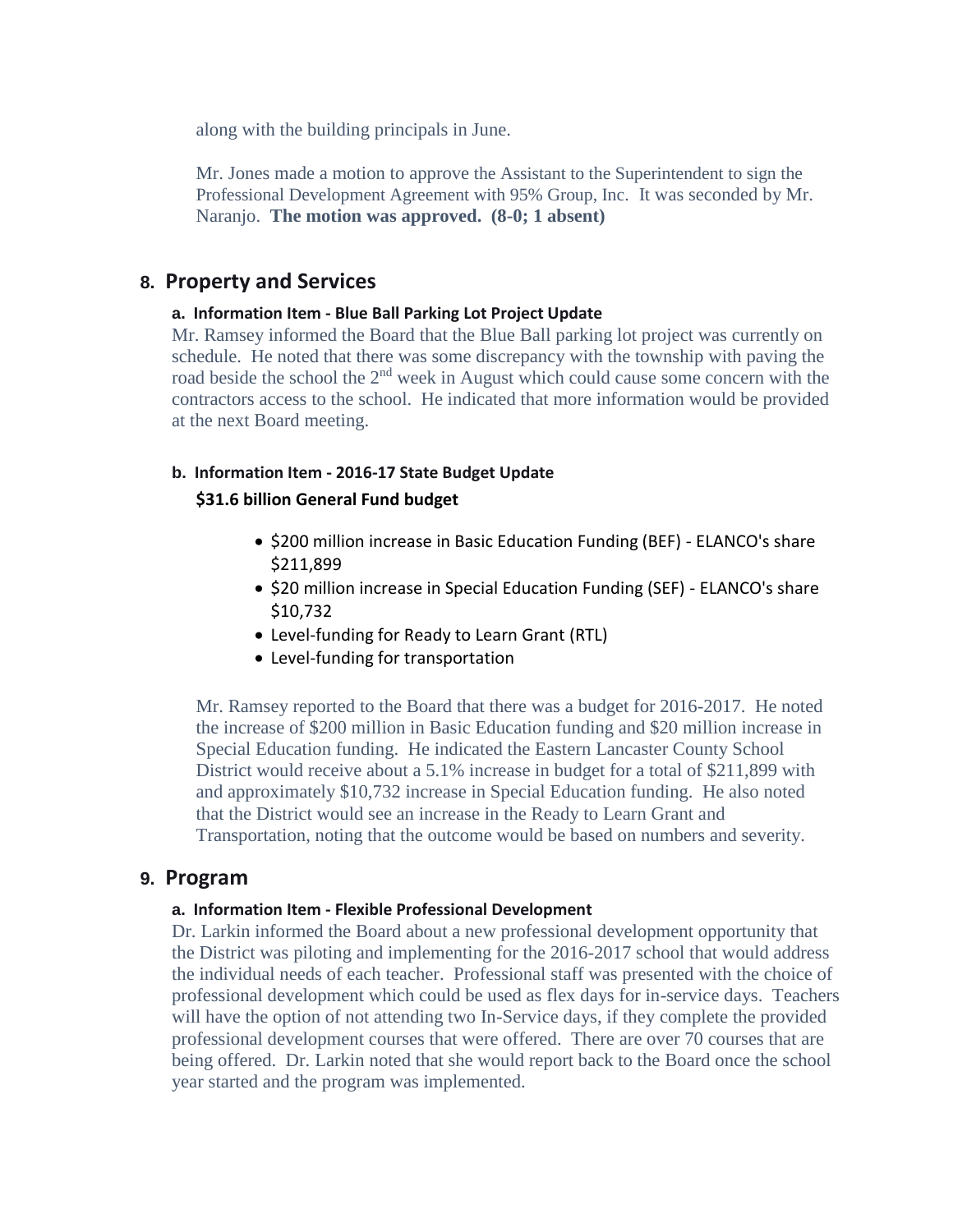### **10. Management**

- **a. Action Item - Approval to attend workshops/conferences for the Superintendent.**
	- **Pennsylvania Council for International Education (PACIE), Philadelphia, PA, Thursday, October 6th, Friday, October 7th & Saturday, October 8 th .**PACIE is the leading K-20 organization, clearinghouse, and advocacy group for the promotion of global competency skills in classrooms. The conference will feature workshops and keynote speakers including Senator Andy Dinniman who will be sponsoring legislation created by PACIE to encourage school districts to include more global competency skills in curriculum.
	- **IU13 Superintendent's Fall Study Council, Charlottesville, Virginia, October 25-October 29.** The focus will be on the League of Innovative Schools and will include a visit to Ablemarle County School District.

Dr. Hollister requested the Board approve his attendance at the PACIE Conference as well as the Superintendent's Fall Study Council.

Mrs. Zeiset made a motion to approve the Superintendent's attendance to the Pennsylvania Council for International Education (PACIE) in Philadelphia, PA on Thursday, October  $6^{th}$ , Friday, October  $7^{th}$  & Saturday, October  $8^{th}$  and IU13 Superintendent's Fall Study Council in Charlottesville, Virginia from October 25 to October 29. It was seconded by Mr. Irvin. The motion was approved. (8-0; 1 absent)

#### **b. Information Item - Representative of ShotSpotter will present virtually on the system and answer specific questions that you may have...**

Representative of ShotSpotter will present virtually on the system and answer specific questions that you may have. That presentation will begin at approximately 7:45 p.m.

Dr. Hollister introduced representatives from ShotSpotter, Sales Manager, Charles Daly and VP of Security Solutions, Damaune Journey. Mr. Journey presented a PowerPoint presentation and demonstration of the ShotSpotter System for the Board members, answering questions from the Board.

The Administration and Board discussed the pros and cons of purchasing the system and discussed other safety measures that could be put in place.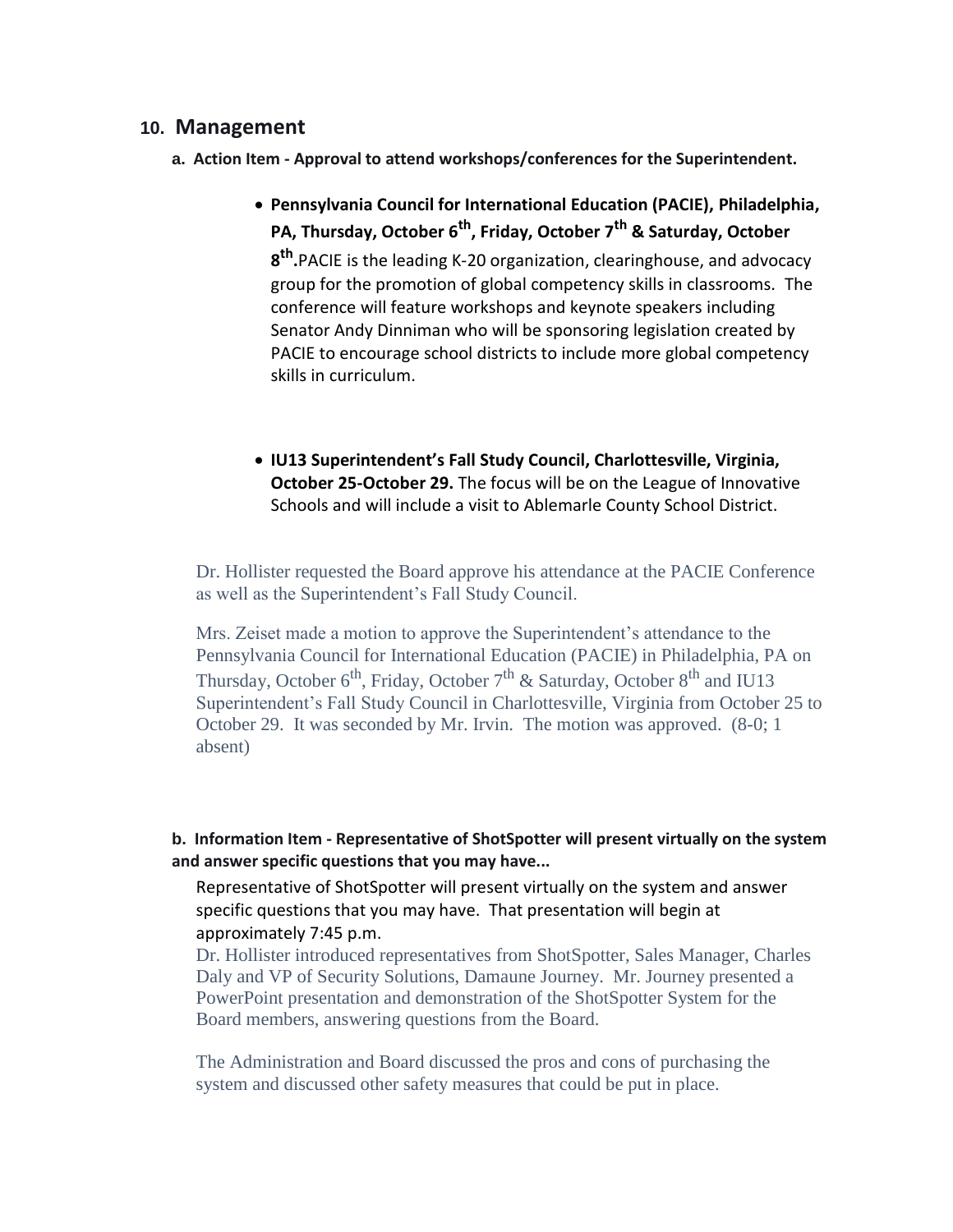Dr. Hollister indicated that they would continue to discuss safety as a topic and revisit the ShotSpotter system at a later time.

#### **11. Reports**

**a. Lancaster County Tax Collection Bureau**

No meeting this month

Next meeting is Wednesday, September 14, 2016

Dr. Ramsey noted that there was no meeting. The next meeting for the Lancaster County Tax Collection Bureau would occur on Wednesday, September 14, 2016.

#### **b. Lancaster-Lebanon IU13**

Mr. Irvin reported that the Lancaster-Lebanon IU13 Steering Committee met on July 6<sup>th</sup> to discuss the evaluation of the current Executive Director of the IU. He reported that there was an agreement to extend the Director's contract for another 4 years. Mr. Irvin noted that he would have more information at the next Board Meeting.

#### **c. Lancaster CTC**

Mrs. Readman reported an update on the build of the Tiny House at the Brownstown campus. She reported that it was to be finished in the fall of 2016 with plans to list and sell the house with the help of a JOC member, also a real estate agent, with marketing.

#### **d. Legislative**

Mr. Wentzel reported that the state had a budget, noting that Mr. Ramsey covered the information in his report.

# **12. Superintendent's Report**

Dr. Hollister reported to the Board that there had been a lot of activity during the summer with Summer School, Special Education Extended School Year, and Driver's Education. He reported that staff hiring was almost completed and the first day for students was August  $29<sup>th</sup>$  and the first day for teachers was August  $23<sup>rd</sup>$ . He invited all Board members to staff opening day breakfast on August  $23<sup>rd</sup>$  at 7:15 a.m.

Dr. Hollister also shared an email from Scott Miller Chief Marketing Officer of Garden Spot Village regarding the success of the internship/work study program with Garden Spot High School.